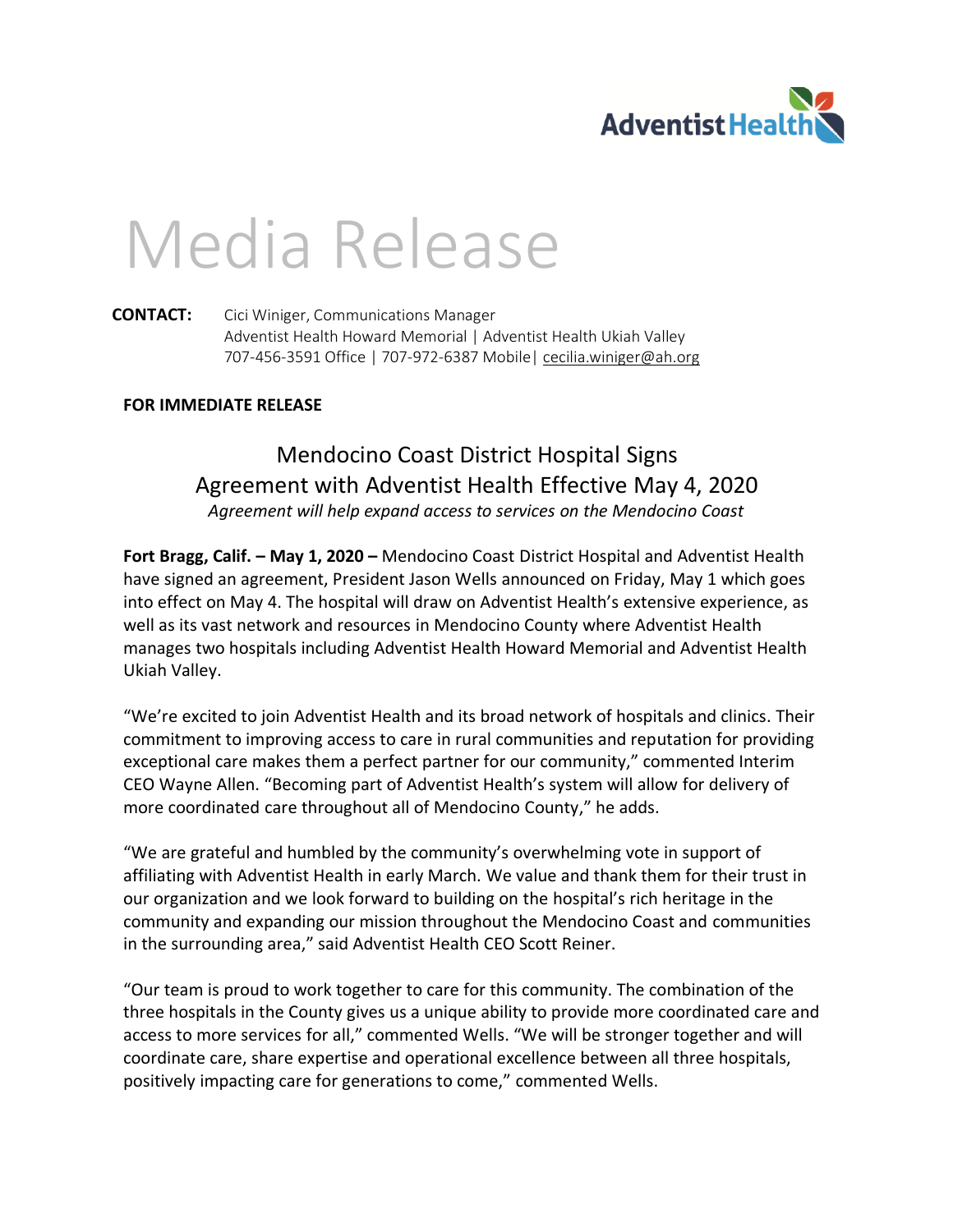Jessica Grinberg, president of the board for the healthcare district says she is excited for a new chapter in healthcare for the coast. "As a long-time resident of the coast and member of the medical community, I know how much this hospital means to this community and I'm glad we've found a great partner in Adventist Health who will bring their expertise and resources to build on a great foundation."

"We are thankful for the leadership and vision of the MCDH District Board to seek a partner to create not just a sustainable future, but one that thrives. They have been strong advocates for the community through this process and I believe we have developed a framework that will build on what is great about MCDH, as well as build a bright future," shared Wells.

Throughout the COVID-19 pandemic, both organizations are already realizing the benefits of working together -- collaborating and sharing resources, personal protective equipment and strategies in preparation for a surge. Wells adds, "We have been sharing best practices and coordinating our efforts so we can ensure we're ready to care for the community when a surge comes. We're confident we will continue to make great strides in improving clinical quality and patient experience by drawing on the combined teams' expertise and experience. I'm excited for what the future holds for healthcare in this community."

"For the past month, we are already seeing what increased collaboration with three hospitals in our county can bring to the communities we serve. I can speak for the entire MCDH medical staff that we are excited to be part of Adventist Health so we can continue to improve access to care to our patients here on the coast. Our goal has always been to provide the very best care for those who need it right here. Adventist Health brings additional expertise and resources that allows us to do just that," concludes William Miller, MD, chief of staff for MCDH.

Given the current challenges with the COVID-19 pandemic and the shelter in place orders, a community event celebrating this momentous partnership will be scheduled at a later date.

###

### **About Mendocino Coast District Hospital**

Mendocino Coast District Hospital (MCDH) is a 25-bed critical cccess Hospital licensed by the State of California Department of Health Services and accredited by the Joint Commission on Accreditation of Healthcare Organizations (JCAHO). MCDH provides emergency, inpatient and outpatient services, and healthcare education to prevent, manage and treat chronic and acute conditions.

## *About Adventist Health*

Adventist Health is a faith-based, nonprofit integrated health system serving more than 80 communities on the West Coast and Hawaii. Founded on Seventh-day Adventist heritage and values, Adventist Health provides care in hospitals, clinics, home care agencies, hospice agencies and joint-venture retirement centers in both rural and urban communities. Our compassionate and talented team of 36,000 includes associates, medical staff physicians, allied health professionals and volunteers driven in pursuit of one mission: living God's love by